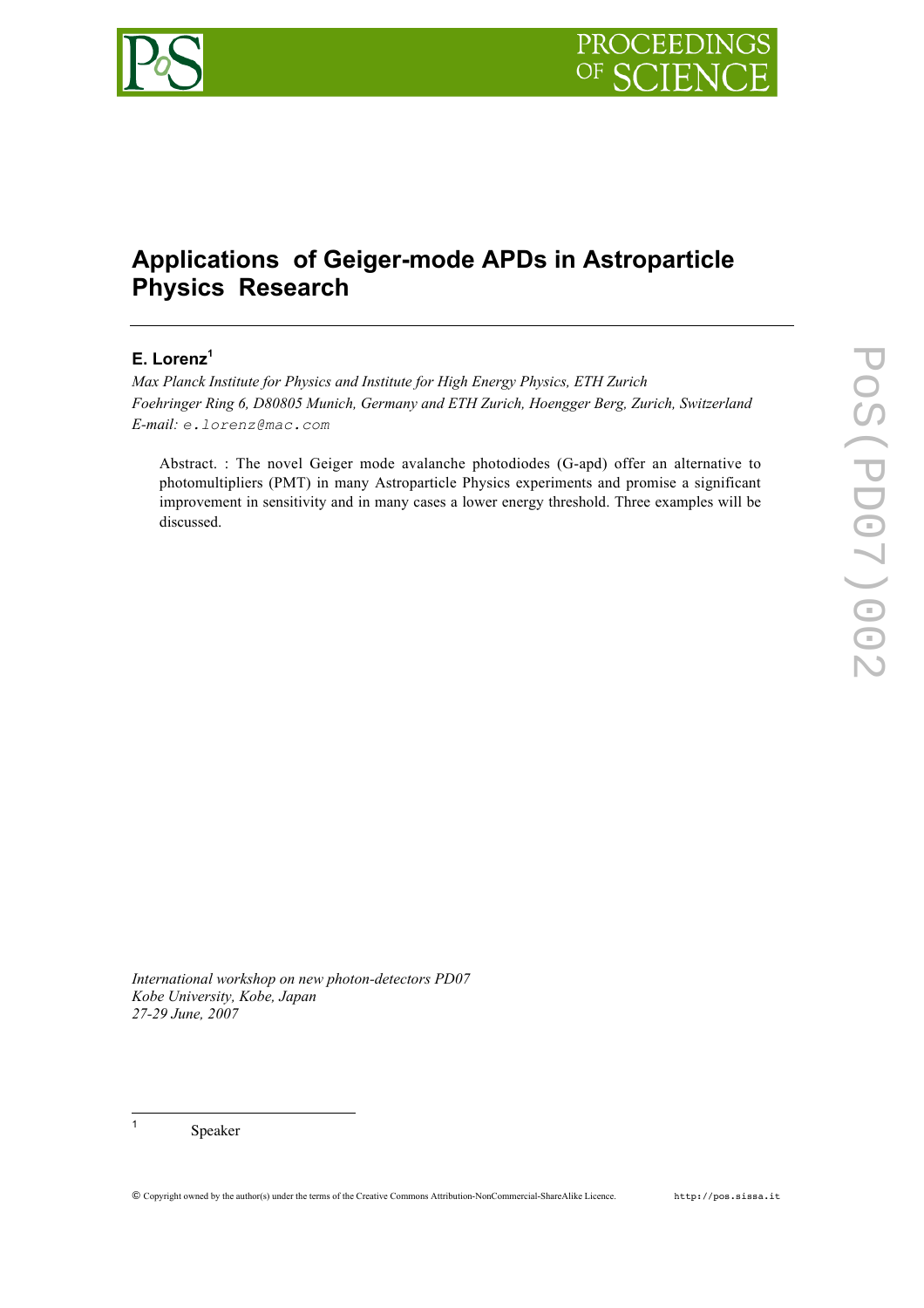### **1. Introduction**

The earth is constantly bombarded by energetic particles from outer space. These particles, historically called Cosmic Rays (CR), are 'messengers' of high energy processes of the relativistic, i.e., non-thermal universe. Since a few decades the study of the relativistic universe becomes more and more important as its understanding is needed to get a complete picture of our cosmos and its evolution. The study of cosmic high energy particle processes is named Astroparticle physics (APP), which is a new area of fundamental research carried out by ground-based, balloon or satellite borne detectors.

The currently most active areas of Astroparticle Physics are:

- High energy (HE) and very high energy (VHE) Gamma-Ray (γ) astronomy
- Study of the highest energy  $(>10^{19} \text{ eV})$  cosmic particles
- Neutrino astronomy
- Dark matter searches (WIMPs, Neutralinos…..)
- Nuclear Astrophysics
- (Gravitational wave physics)

Besides the mostly astronomical observations one searches also for new particles not observed by terrestrial High Energy Physics (HEP) experiments such as for example for WIMPS, Neutralinos, Topological Defects, Relic Particles or the Graviton. Most known CRs are charged particles. They are not well suited as messenger particles, except above around  $10^{19}$ eV because they are mostly deflected by galactic and earth magnetic fields and thus cannot be traced back to their origin, i.e., to stellar environments where they are assumed to be generated. Cosmic γs, although only a minuscule fraction of the CRs and, as well as, νs are unaffected by cosmic magnetic fields and can be extrapolated to their origin. Thus they are important messengers of cosmic particle processes.

Observation of cosmic particles is in many aspects a challenge for experimenters:

- APP is an observational science. One cannot control the initial parameters such as time of occurrence of important processes or the initial energy or chemistry of the messengers.
- The fluxes of energetic cosmic messengers are generally low and the flux drops normally strongly with increasing energy. In the currently most extreme low but still observable flux one detects with appropriate detectors extreme high energy particles ( $> 10^{19}$  eV) with a flux of one particle/ $km^2$  and 100 years. As consequence of the low fluxes and high energies one needs huge detector volumes acting as calorimeters.

Another consequence of the required large detector volumes is that one has to rely mostly on 'natural' materials such as the atmosphere, water or ice, in which the calorimetric absorption generates observable, long flying photons, either by scintillation (only in the atmosphere) or Cherenkov light. Some future experiments of restricted volumes, i.e. detector masses (<100000 tons) consider liquid organic scintillators or liquid noble gasses such as Argon. In summary nearly all detectors for high energy cosmic particles rely on efficient photon detection. Obviously, these photon detectors must have a large active area, high effective quantum efficiency (QE), be able to detect single photons and have a very good time resolution in the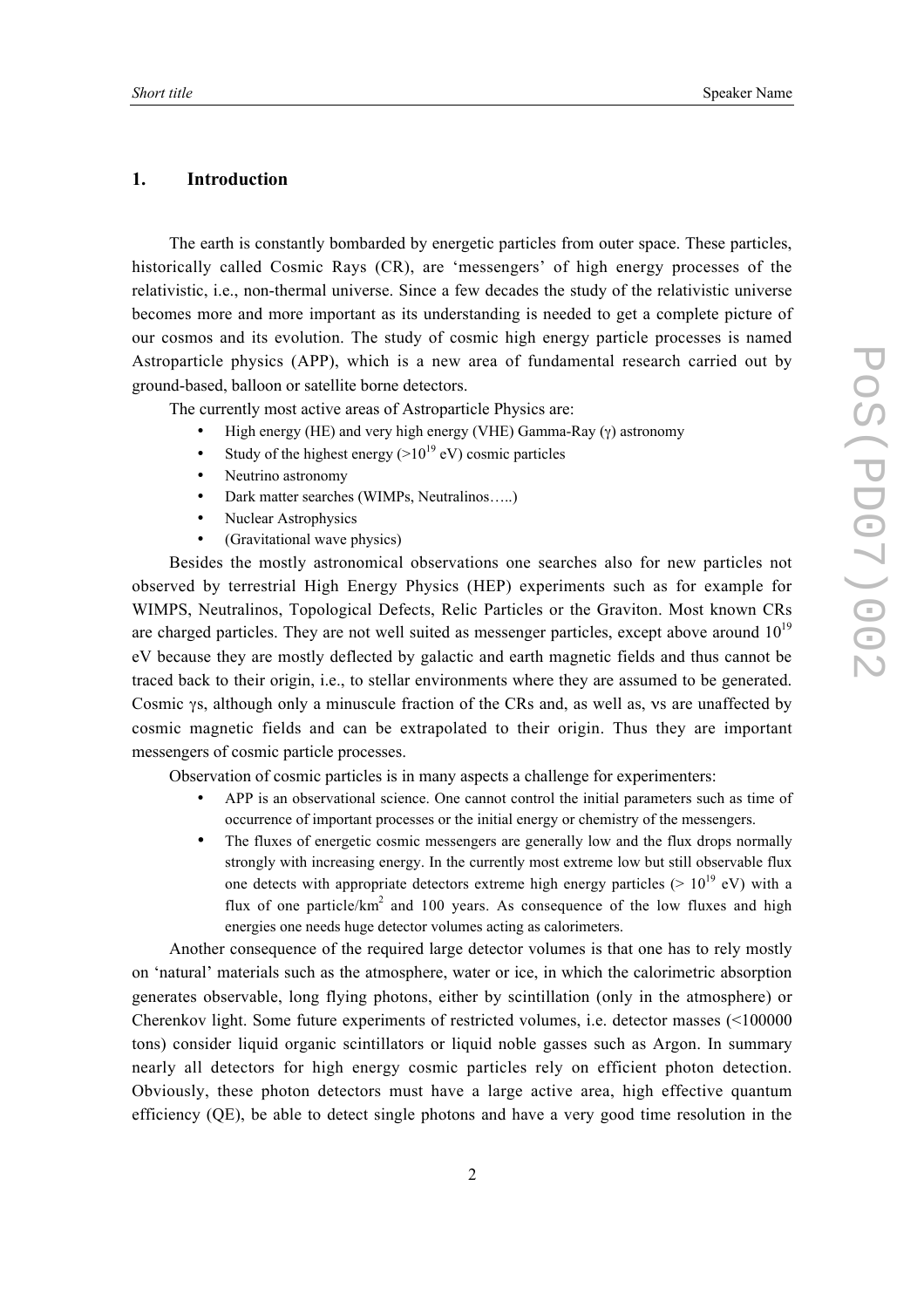nsec domain. In many cases fine pixelized photon detectors are needed. In addition they should be rather robust against adverse environmental conditions and affordable in price. Up to now only photomultipliers (PMT) could fulfil most of the requirements, although the low peak QE of up to 25-30% around 400 nm is one of the most limiting parameters. Low cost photon detectors of high photon detection efficiency (PDE) would have a major impact on the field allowing to improve the sensitivity and/or lower the detection threshold of most experiments. Up to now solid state photodetectors, in spite of high QE, were unsuited because of the inability to detect single photons, relatively low speed, high noise and small area. The currently developed solid state photon detectors, based on p-n silicon avalanche structures, have the promise to improve many experiments. In the next chapter some key parameters of these Geiger-mode avalanche photodetectors (G-apd) will be briefly reviewed and their features compared with PMTS. In the following chapters the possible use in so-called imaging air Cherenkov telescopes for groundbased very high energy γ-astronomy, in satellite borne air fluorescence detectors for the study of the highest energy CRs and in hybrid photon detectors for ν- detectors will be discussed.

## **1. G-apds as a possible replacement for PMTs in APP experiments**

G-apds, solid-state light detectors with high internal gain and single photon response were originally developed in the eighties in the former Soviet Union. After the breakdown of the Soviet Union research continued in Russia by several groups, see for example [1], [2]and [3], with the aim to produce an inexpensive high efficient photon detector. Recently, the development of G-apds (also called SiPM, MPPC, MPGM-APD, SSPM, MRS-APS, MKPD..) is accelerating because of significant performance improvements, of a large potential for many possible applications and the potential to modify easily the structure and to adopt them to quite different needs (see the many different contributions to this conference). Fig 1 shows an isometric view of the basic structure of a G-apd. A G-apd is composed of an array of small avalanche photodiodes (cells) combined to form a macroscopic unit (typically 100 to 4000 small separated apds per  $mm<sup>2</sup>$ ). Each cell, connected to a common grid bus by an integrated polysilicon resistor (see insert fig 1), operates in limited Geiger mode, i.e. a few Volts above breakdown voltage. In this mode of operation an (photo)electron initiates a local avalanche breakdown confined to a cell, i.e., the electron "triggers" the cell. The resistor limits the external charging current for the junction and eventually quenches the avalanche once the cell capacity has been discharged.

For each Geiger breakdown the output signal of a cell has nearly the same shape and charge. Therefore the output signal on the bus is the superposition of the standardized signals of all fired cells. In case of not too intense light flashes the number of fired cells is in first order proportional to the number of photons thus compensating for the missing dynamic range of a single cell Geiger mode APD. Further details can be found in [4]. The main advantages of Gapds compared to PMTs are:

- A high PDE exceeding for some designs that of PMTs by a factor up to 3-4
- Ability to detect single photons and generating a fixed signal for a single PE/cell
- Very compact design, insensitive to magnetic fields
- A low operation voltage wrt. PMTs, typically below 100 V for high gain  $(10^4\t{-}10^6)$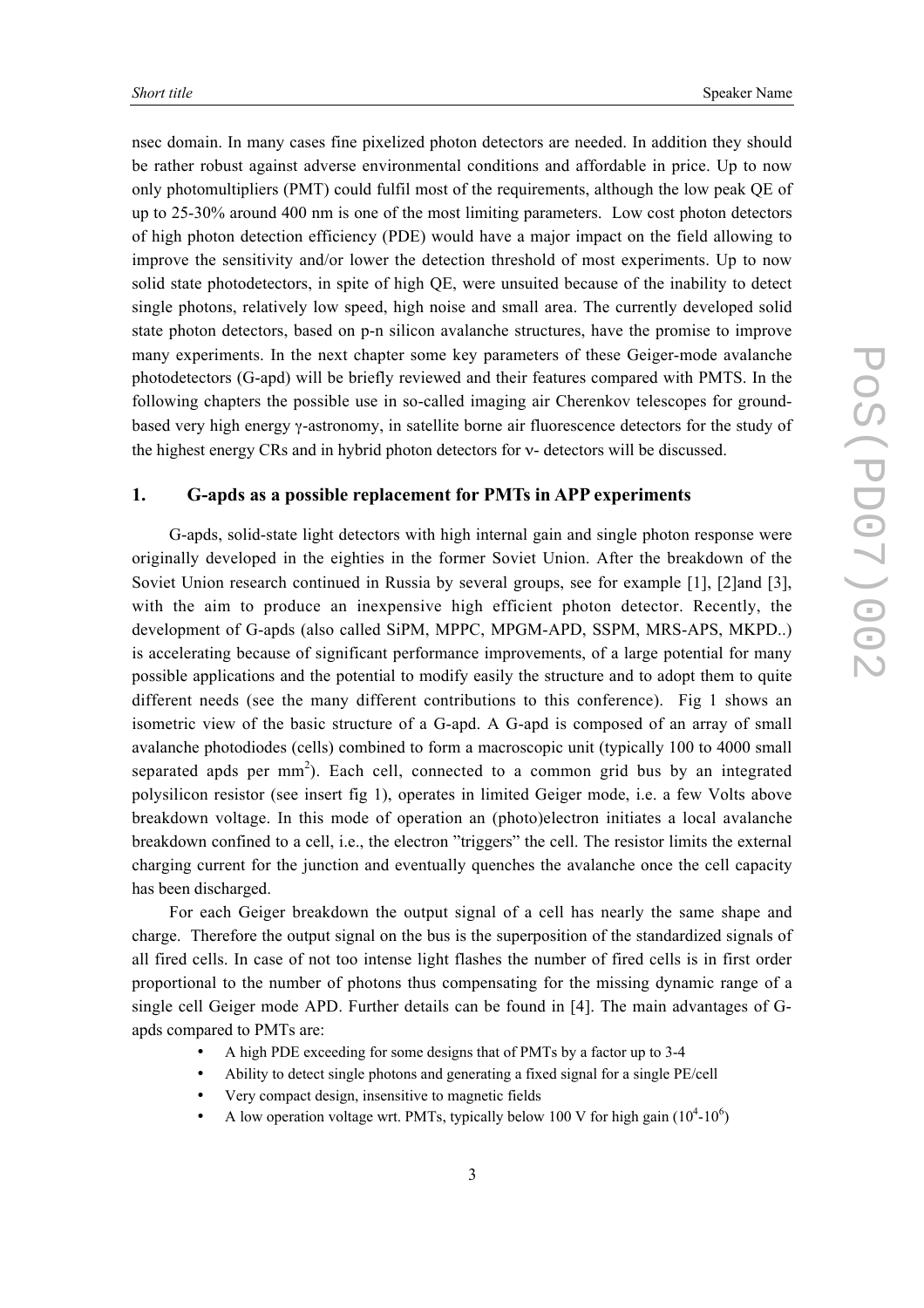- Very robust, are not damaged when accidentally exposed under bias to ambient light
- Long-term prospects for easy fabrication and low production costs

Disadvantages are:

- Currently a small size, requiring summing amplifiers for larger sensor area
- High dark noise rate (100 kHz-many MHz/mm<sup>2</sup> at room temperature)
- Optical cross-talk (can be partially suppressed by grooves)
- Nonlinearity when the number of photons exceeds the number of cells
- A rather long time for recharging the fired cells (nonfired cells unaffected)

Initially, nearly all G-apds were based on an n-on-p structure with high sensitivity for red light. Recently, high sensitivity, low noise p-on-n structures have been produced with the peak PDE around 400-500 nm, e.g. being well suited for the detection of Cherenkov light.



which the G-apd is composed. The Geiger diode is connected via a small polysilicon resistor to the grid, which serves as common readout for all cells (courtesy B. Dolgoschein). B) Example of the pulse height distribution when illuminating a G-apd by a low intensity light flash.

## **2. Possible use in ground-based VHE** γ**-ray Astronomy**

Ground-based very high energy (VHE) γ-astronomy has entered a very productive discovery phase. The 'window' was opened 1989 by the discovery of TeV γs from the CRAB nebula [5]. Since then more than 40 sources have been discovered and many fundamental results retrieved. Nearly all studies have been carried out by so-called imaging atmospheric Cherenkov telescopes (IACT), which allow one to detect the very faint Cherenkov light flashes generated by particle showers in the atmosphere. These showers are initiated by energetic cosmic particles, mostly by charged hadrons but also rarely by γ-rays hitting the upper atmosphere. The IACT technique allows an efficient γ/hadron separation and an efficient directional and energy measurement with a typical precision of  $0.1^\circ$  and  $20\%$  resolution, respectively. IACTs view the night sky around potential sources by means of a large mirror collecting the shower Cherenkov light and focussing it onto an array of photon detectors in the focal plane. By means of the analysis of the Cherenkov light pattern, reflecting differences in hadronic and γ-showers, one can filter out the rare γ- signals. Because of the ultra-fast C-light flashes a detection against the large night sky light background (NSB, O few  $10^{12}/m^2$  sec sterad), even against modest moon shine, is possible. A key quantity for high sensitivity and a low detection threshold is the product of the mirror area times the PDE of the fine pixelized photon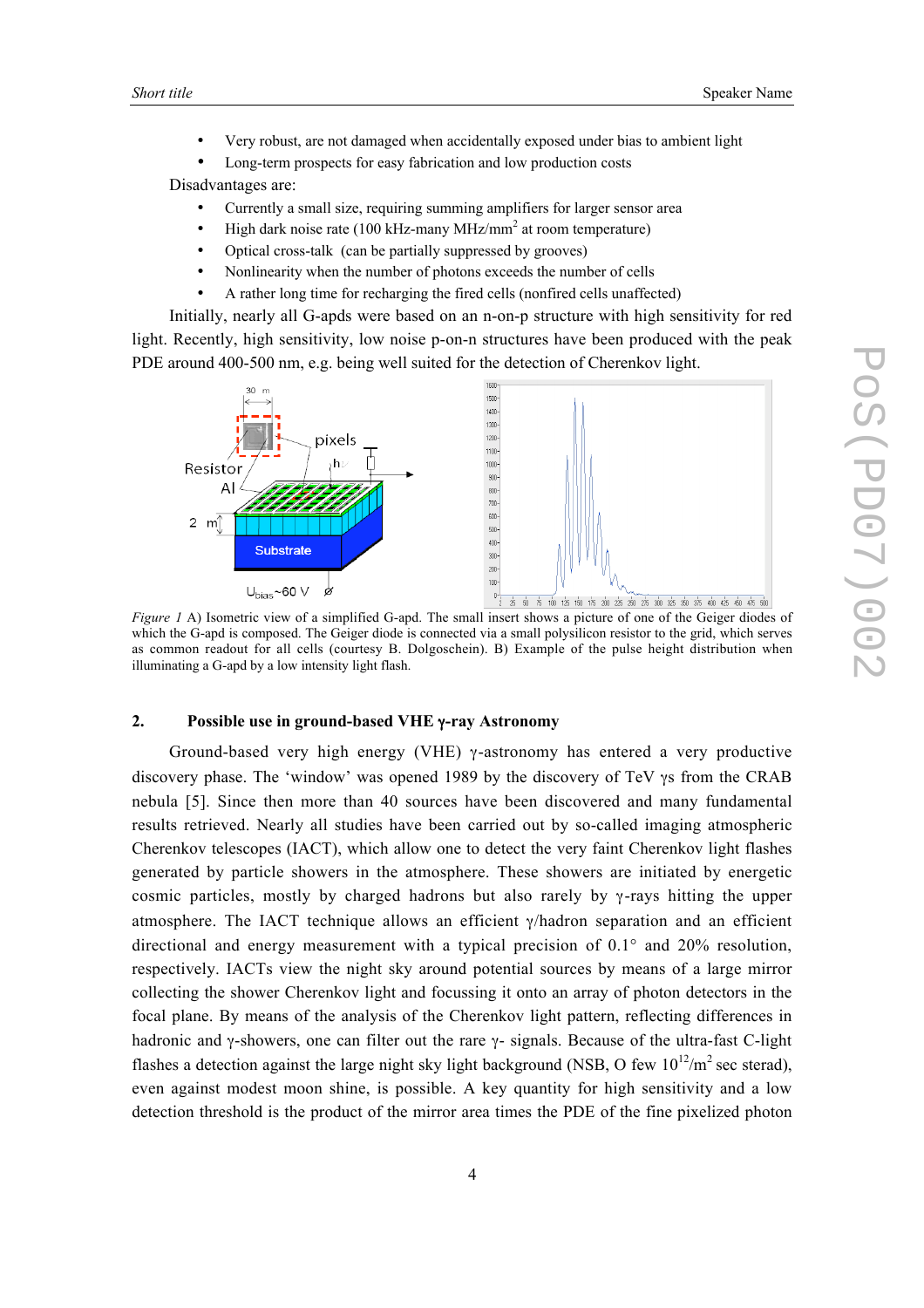detector. While for optical, technical and cost reasons an increase in mirror area beyond the currently largest ones is difficult to realize an increase in PDE by means of the use of G-apds is very promising. First tests of detecting Cherenkov light have been reported confirming a significant improvement in photon detection when using prototype G-apds [6], [7]. Fig 2 shows a Cherenkov light flash seen by four 3x3mm<sup>2</sup> Hamamatsu MPPCs and 3 nearby PMT pixels (7 cm<sup>2</sup> area each) of the MAGIC camera, [7]. Fig 3. shows a comparison of the folded spectrum of the Cherenkov spectrum times the PDE of various photosensor material times the typical optical parameters of the optics of an IACT (mirror reflectivity, window transmission, stray light losses, etc.). Using recently published data of Hamamatsu G-apds with 100 cells/mm<sup>2</sup> the integrated gain in photon detection efficiency is expected to be three times that compared to classical bialkali PMTs.



Fig 2. A Cherenkov light flash recorded by a cluster of 4 G-apds (3x3 mm Fig 3. 50 GeV em Cherenkov spectrum Hamamatsu MPPC prototypes) and 3 PMTs (lower left row) and the sum folded by typical opt. parameters of an signal of the G-apds (lower right panel) installed on the MAGIC telescope. IACT multiplied by the PDE of some [8]. Signals recorded by a 2 GHz F-ADC. blow photon detectors

# **4 Possible use of G-apds in extreme high energy Cosmic Ray Studies**



Fig 4: Artist view of the EUSO detector.

Another very active area in APP is the study of extreme high energy ( $> 10^{19}$ eV) CRs. These particles are extremely rare (O 1 particle/100  $km^2$  and year). Current ground-based detectors are at most  $2000 \text{ km}^2$  large (AUGER, HIGH RES FLY's EYE) detecting either the shower tail particles or the weak fluorescent light generated by charged shower particles, which excite  $N_2$  molecules of the atmosphere. The latter method can be carried out by satellite borne large angle telescope. Currently, a few projects are under study: EUSO, JEM-EUSO, S-EUSO, AIR-WATCH, OWL. These telescopes, either coupled to the Space Station or as free-flyers, can detect signals from km<sup>2</sup> area with  $\approx$  10-20% duty cycle. The basic detector comprises a large imaging optics, such as a

Fresnel lens or a mirror, that images the fluorescent light pattern of the shower onto a large plane of fine pixelized photosensors (O few  $10^5$ - $10^6$  pixels) and the associated trigger and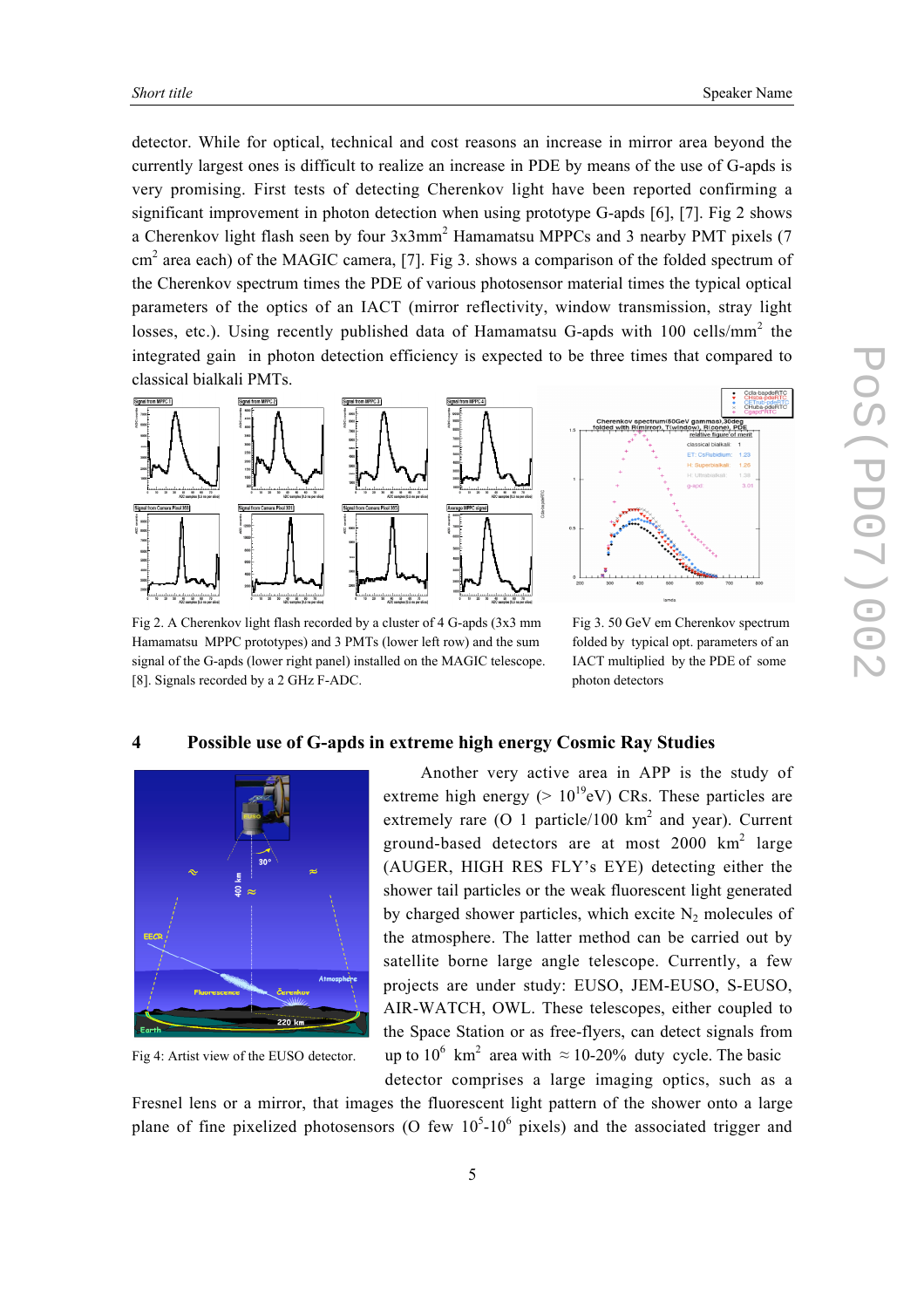readout electronics. Fig 4 shows an artist view of the EUSO detector coupled to the Space Station. The original design was based on a large matrix of multipixel PMTs of typically 12- 15% peak PDE. Replacing the PMTs by G-apds promises a large increase in sensitivity (> 4) as well as lower weight, lower power consumption, no need of HT and low risk of damage when exposed accidentally to ambient light when biased. Obviously, some problems have to be solved, such as a reduction of noise and optical cross-talk. Also, G-apds are not yet spacequalified and their radiation hardness to survive solar flares and passage of the Van Allen belt must be proven. The most ambitious project, S-EUSO, uses G-apds as baseline design [9].

### **5 G-apds as secondary readout for smart PMTs for Neutrino Detectors**.

The third most active area in APP is the study of cosmic v's. This search, extending from the MeV energy range (i.e., mostly solar v's) to the highest energies (>  $10^{20}$  eV) covers both astronomical and fundamental  $\nu$  parameter studies. Due to the very small  $\nu$  interaction crosssection ultralarge detectors of high density are needed (water, ice, large volumes of scintillating materials). Again, only light produced by scintillation or by Cherenkov radiation allows a costeffective detection of ν-interaction products in large volumes, but it is obvious that a large number of large area (O 15-50 cm  $\varnothing$ ) photosensors of high QE, excellent single electron response (SER) and low intrinsic noise is needed. G-apds are not yet able to fulfil the large area and low noise requirements. Only large diameter PMTs are suited but they have as serious drawback a rather poor photoelectron (PE) collection efficiency when focussing PEs onto the dynode system. The alternative to increase the first dynode area results in very poor timing. Some time ago an alternative PMT was proposed and also a small series built, the so-called Smart PMT [10, 11, 12], which is basically a light amplifier. The dynode complex is replaced by a small scintillator overcoated by a very thin aluminium layer acting both as a high voltage



anode and light shield. Photoelectrons are accelerated by 20-30 KV and generate a light signal in the scintillator, which is viewed from the backside by another light sensor (a PMT in the original design). Fig 5 shows a proposal where the secondary PMT is replaced by a large area (or a matrix) G-apd. Such a device should have basically 100% PE collection efficiency (except backscatter losses) and, due to a perfect spherical geometry, a very low timing jitter. Also, no magnetic shielding Fig.5. A design concept of a Smart PMT is required because of the high photoelectron acc. voltage (The cathode is on ground). Replacing the

secondary PMT by a G-apd simplifies considerably the detector and should result in a major cost reduction. Also, it should allow a very compact construction such as a nearly perfect spherical geometry, which can be directly be immersed in shallow water (scintillator) detectors of hydrostatic pressure. The readout idea has been tested using an early Smart PMT construction, the so-called Quasar, by using a small 3x3 mm prototype G-apd [13] of below